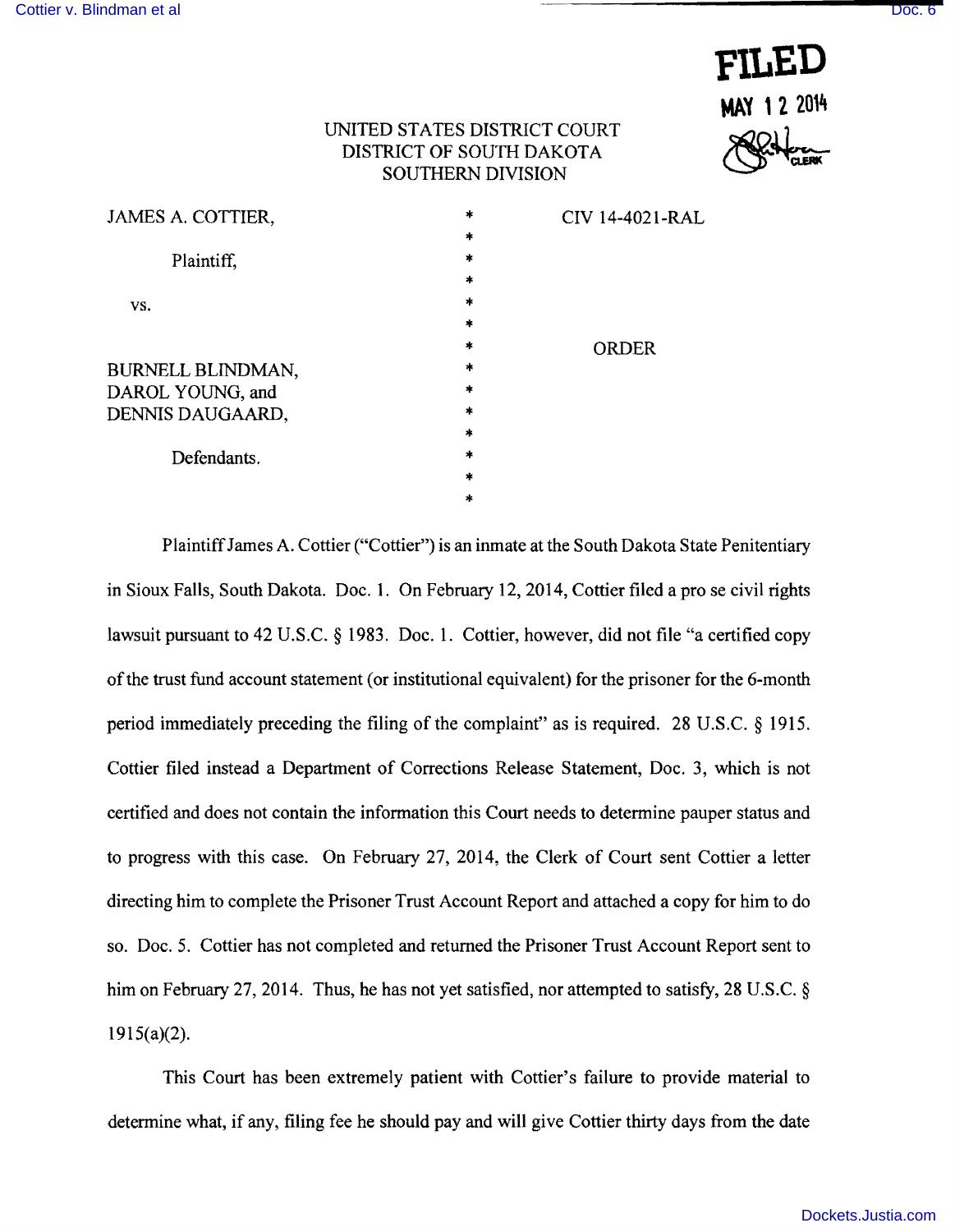of this order to file "a certified copy of the trust fund account statement (or institutional equivalent) for the prisoner for the 6-month period immediately preceding the filing of the complaint." 28 U.S.C. § 1915(a)(2). Failure to comply with this Order and submit a certified Prisoner Trust Account Report by the deadline set will result in dismissal without prejudice of this action. See In re Prison Litig. Reform Act, 105 F.3d 1131 (6th Cir. 1997) ("If an inmate not paying the full filing fee fails to provide an affidavit of indigency or trust account statement, the district court shall notify the prisoner of the deficiency and the prisoner shall have thirty (30) days from the date of the deficiency order to correct the error or pay the full filing fee. If the prisoner does not comply with the district court's directions, the ... district court must then order the case dismissed for want of prosecution."); see also Perry v. Boston Scientific Family, CIV. No. 11-3464 (DWF/LIB), 2012 WL 694713, at \*2 (D. Minn. Feb. 9, 2012), report and recommendation adopted, CIV. No.1 1-3464 (DWFILIB), 2012 WL 694700, at \*1 (D. Minn. Mar. 1, 2012) (collecting cases holding dismissal appropriate when pro se litigant fails to comply with pauper requirements and court orders). Accordingly, it is

ORDERED that the Clerk of Court mail this Order as well as a Prisoner Trust Account Report to Cottier. It is further

ORDERED that Cottier shall have the Prisoner Trust Account Report completed pursuant to that document's directions and returned within thirty (30) days of this Order. Failure to have the Prisoner Trust Account Report completed and returned within thirty (30) days will result in dismissal without prejudice of the Complaint.

Dated May  $12^{4}$ , 2014.